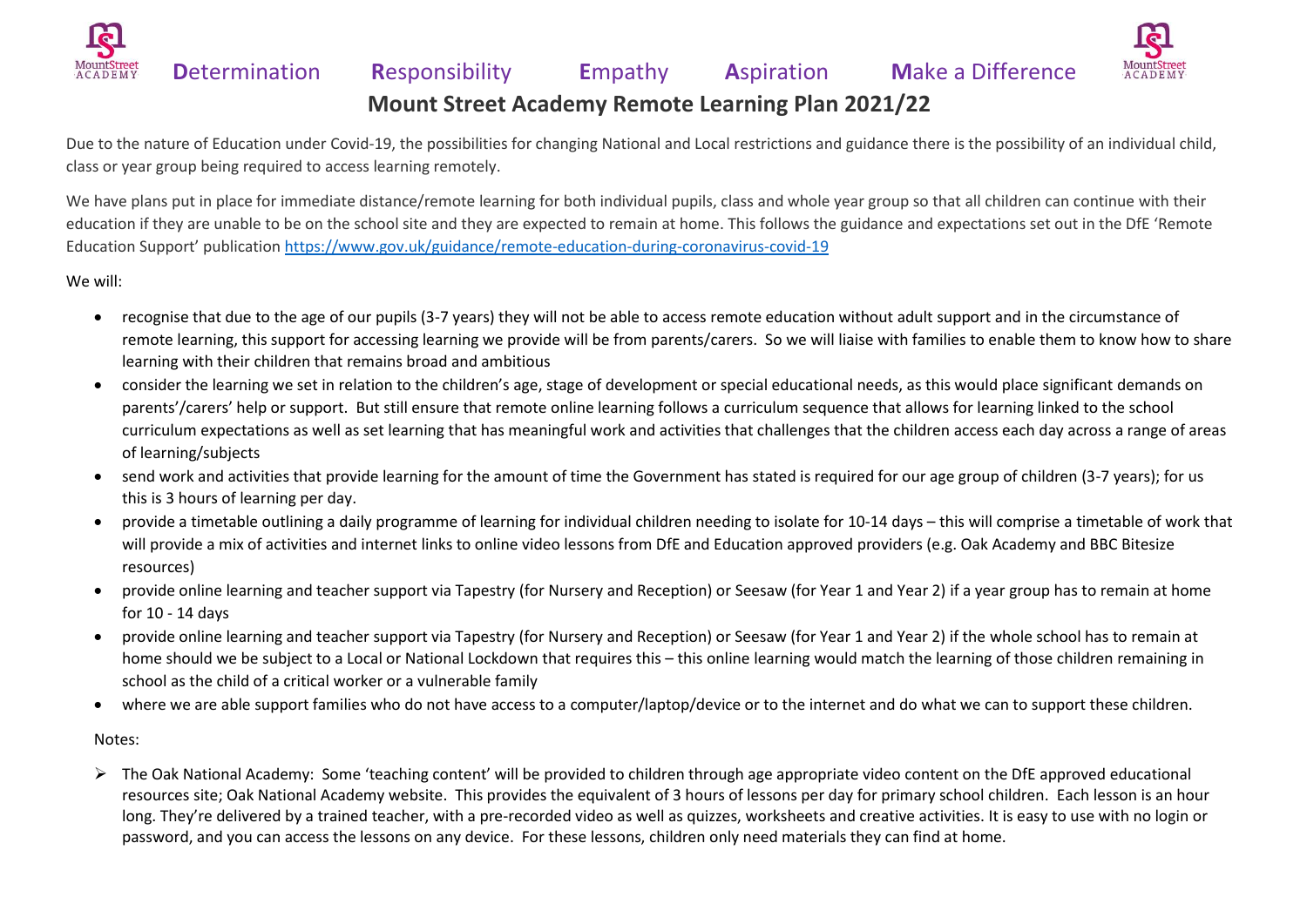



- ➢ When individual children are isolating, parents/carers can contact their child's class teacher to ask questions and/or to share work via our enquiries email: [enquiries@lincolnmountstreet.lincs.sch.uk](mailto:enquiries@lincolnmountstreet.lincs.sch.uk) – however please note that teachers will be teaching the rest of the class, so there will not be an immediate response from them at that time.
- ➢ When a class/whole year group has to isolate then the teachers will provide learning and feedback via Tapestry or Seesaw. The protocols for this are outlined later in this plan.

#### **Individual Child Isolating:**

Should your child need to isolate and therefore carry out learning at home:

- Nursery and Reception would move to Tapestry for accessing remote learning
- Year 1 and 2 would move to Seesaw for accessing remote learning

To ensure consistency, clarity and to support wellbeing, pupils, parents/carers and staff must follow the following protocols and expectations for using Tapestry and for using Seesaw:

### **Tapestry Protocol:**

### Parent/Carer Expectations:

Our Nursery and Reception children are of an age where we know that all interactions on Tapestry will be between staff and parents/carers. We know that parents/carers will be those writing comments and submitting work on their child's behalf. Parents/carers therefore must therefore adhere to the Pupil Ground Rules (see below in 'Seesaw Protocol' section) as they are posting on behalf of their children. Staff should refer any concerns about parent/carer behaviour on Tapestry to the Leadership Team immediately.

For parents/carers who have not joined Tapestry, or are not interacting with the learning, class teachers/keyworkers will contact you to offer support - if it is a withheld number, it might be a teacher calling from home.

### Staff Expectations:

Setting learning:

- Staff will post a timetable (see proforma below) that outlines work for 5 days at a time to ensure children are able to take part in work for a similar time to if they were in school.
- Teachers will be in school teaching their class as normal whilst your child is isolating so please be aware that feedback on Tapestry/Seesaw posts will not be immediate. However, all Tapestry posts will receive feedback from staff within 24 hours of it being posted.

- Staff will respond to all Tapestry tasks submitted in relation to the timetable posted, this will be a like or a comment, but not always both.
- Optional/additional posts from parents/carers that are not related to the work set for that day may not be responded to.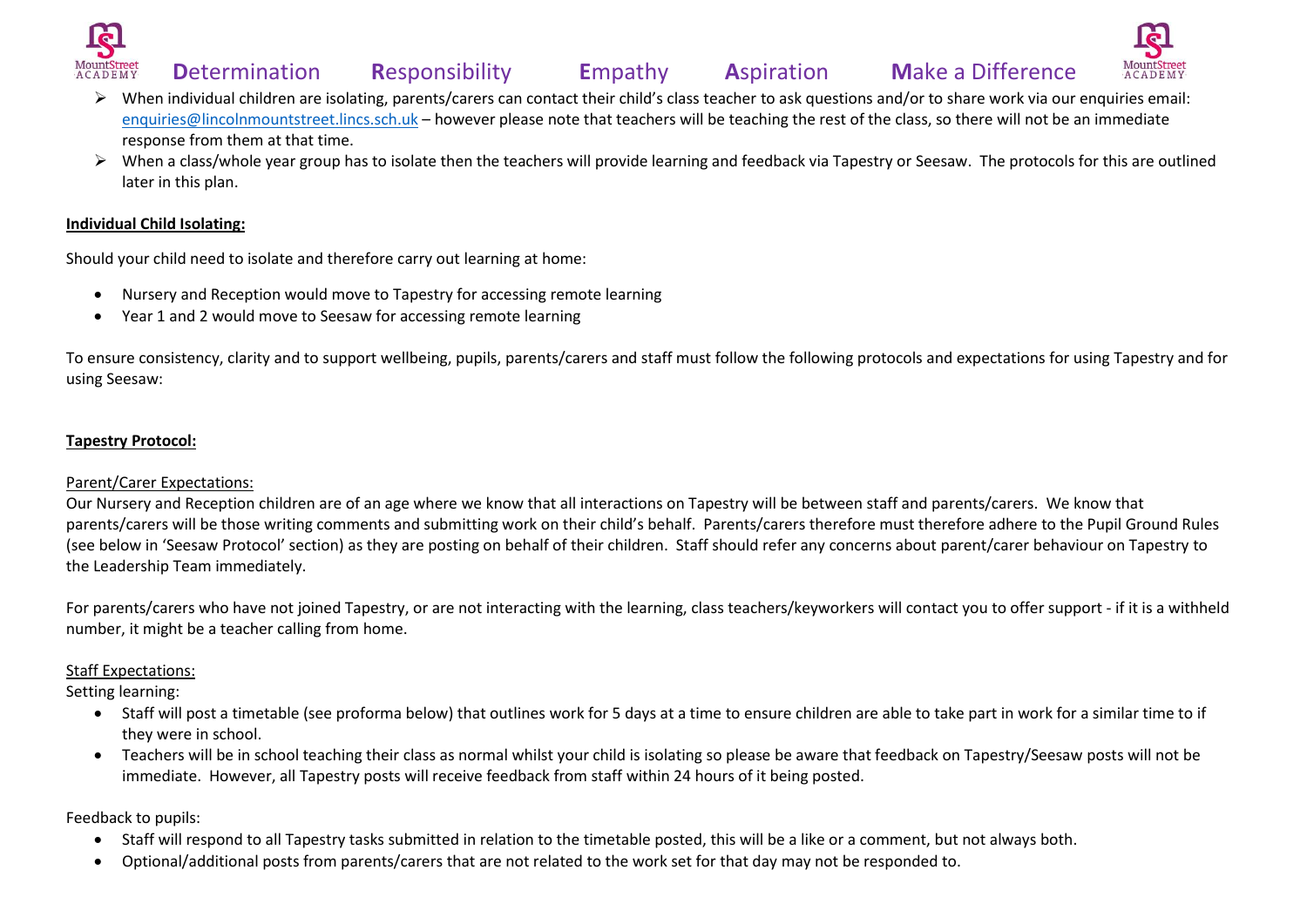





• When staff make a comment about what the child has been doing, sometimes this may be a short comment, at other times they may give feedback that requires your child to revisit an aspect of that learning, or sometimes staff may comment and ask your child to extend the learning further

#### **Seesaw Protocol:**

#### Pupil Ground Rules:

These rules should be shared with pupils by parents/carers before they use Seesaw and then constantly referred and adhered to (by parents/carers) when using Seesaw. If they are broken, staff will contact parents/carers.

- log in using the individual passcode provided to you by school (see separate 'how to log in' guidance document) and not share this passcode with anyone outside of your household
- Seesaw is our 'virtual' classroom, therefore you must always behave in accordance with our Golden Rules (DREAM Team), just as you would in the real classroom
- say kind things when commenting and no swearing
- tell someone if there is anything that is not safe or worries you whilst using Seesaw

#### Parent/Carer Expectations:

As our Year 1 and 2 children are at an age where they will fully rely on parent support to access learning on Seesaw we understand that parents/carers will most likely write comments, submit work on their child's behalf. Where parents/carers do this on behalf of their child they must also adhere to the Pupil Ground Rules (above). It is important that parents/carers are aware that even though they are posting on behalf of their child(ren), that this is not a forum for parents/carers to be holding personal/social conversations between one another, nor is it the place for parents/carers to be holding sustained conversations with the class teacher. Please use our enquiries emai[l enquiries@lincolnmountstreet.lincs.sch.uk](mailto:enquiries@lincolnmountstreet.lincs.sch.uk) or phone the school directly should you need to speak with the class teacher. Staff should refer any concerns about parent/carer behaviour on Seesaw to the Leadership Team immediately.

For children who have not joined Seesaw, or are not interacting, class teachers will contact you to offer support - if it is a withheld number, it might be a teacher calling.

Where your child may be posting comments socially with other children in their class on the journal page, we expect that as parents/carers you are consistently monitoring your child's interaction on Seesaw in relation to the 'Pupil Golden Rules'. We will contact you if we have any concerns.

#### Expectations of staff interaction on Seesaw and feedback to pupils:

Setting learning:

- Staff will post a timetable (see proforma below) that outlines work for 5 days at a time to ensure children are able to take part in work for a similar time to if they were in school.
- Teachers will be in school teaching their class as normal whilst your child is isolating so please be aware that feedback on Tapestry/Seesaw posts will not be immediate. However, all Tapestry posts will receive feedback from staff within 24 hours of it being posted.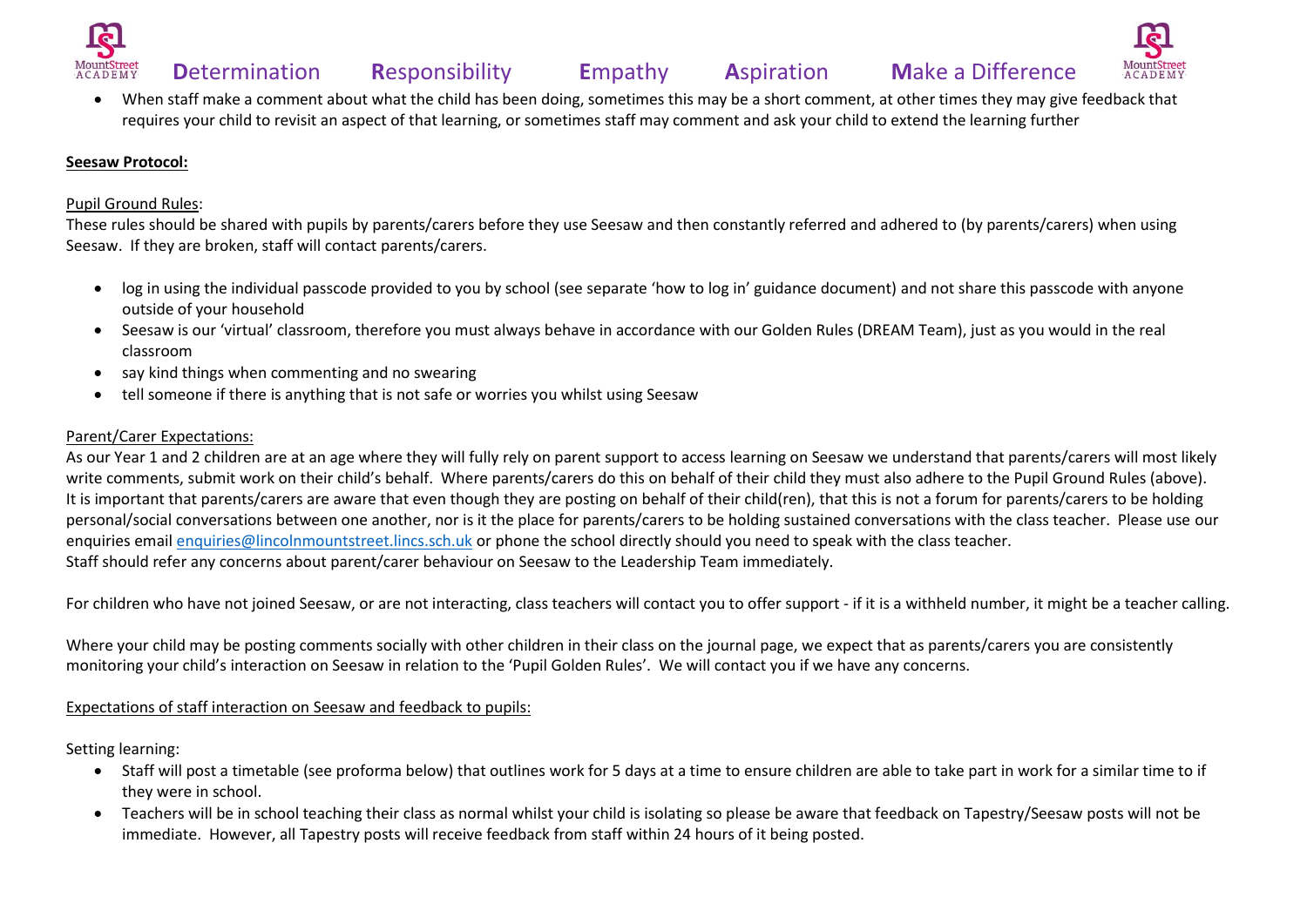



- Staff will respond to all 'assignment' tasks submitted by 'liking' or 'commenting' on the work submitted (that was outlined on the timetable posted by the teacher)
- Optional work (additional to that set by the class teacher) that is submitted will not be marked it may, but not always, be 'liked' or 'commented' on.
- When a pupil submits their 'assignment' staff will look at the work and will 'like' or send a brief 'private' comment n.b. by 'private', this only means that the other children in the class cannot see the feedback given about the child's individual work (just like if a teacher were to write a comment in their book in school). However, for safeguarding all of the year groups teachers as well as the Senior Leadership Team are assigned access to all seesaw classes and therefore 'private' comments are seen by all of these staff, in order to safeguard the children and the staff – this is also to ensure that parents/carers adhere to the expectation that Seesaw is not a direct line to the class teacher for sustained dialogue.
- Where staff make a comment about the work, this may sometimes be a short comment, at other times they may give feedback that requires your child to revisit an aspect of that learning and make corrections, or sometimes staff may comment and ask your child to extend the learning further. In these cases, children can make these amendments and then re-submit their work.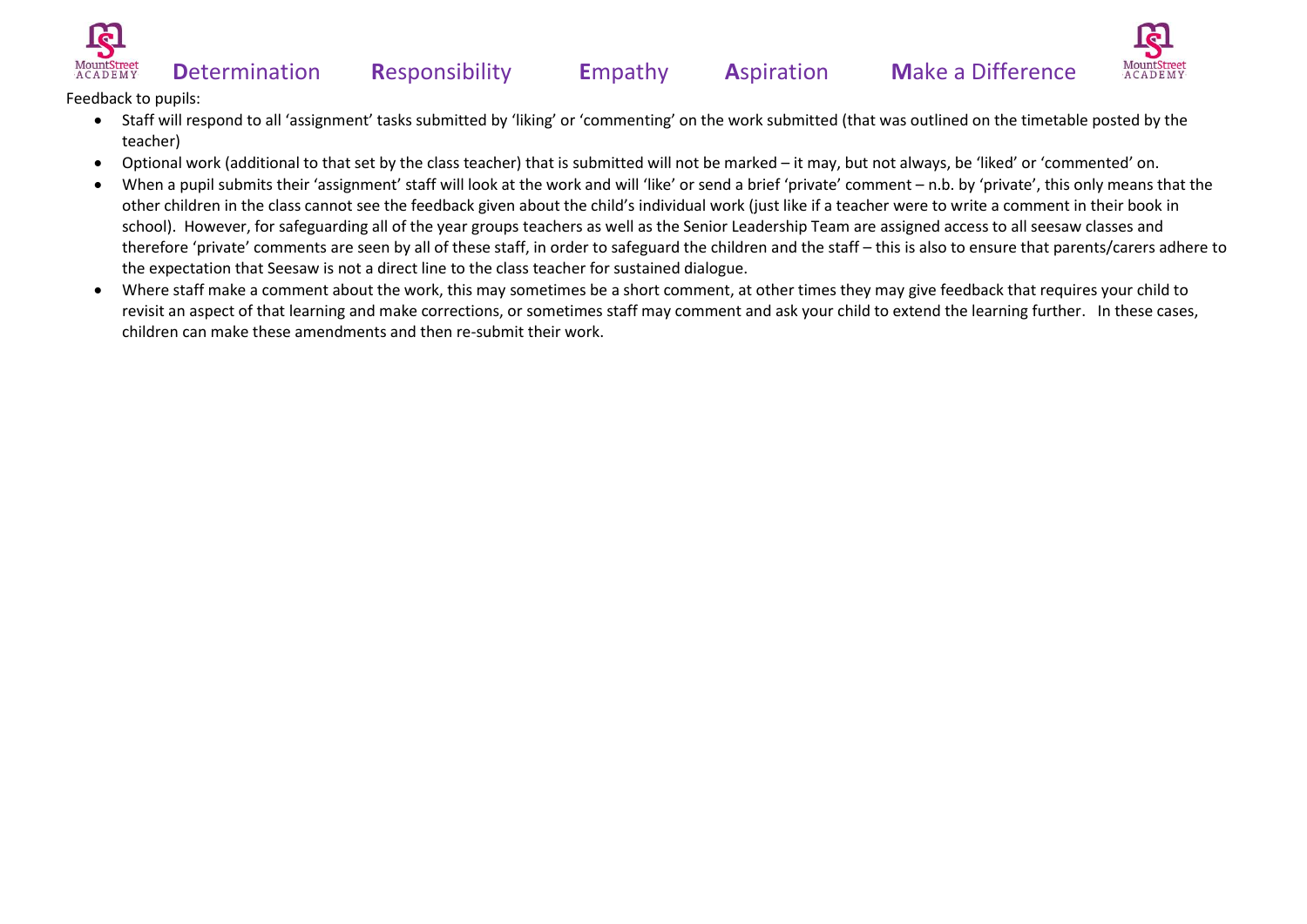



#### **Nursery:**

| Monday                                                                                                                                                                      | Tuesday                           | Wednesday                       | Thursday                         | Friday                          |
|-----------------------------------------------------------------------------------------------------------------------------------------------------------------------------|-----------------------------------|---------------------------------|----------------------------------|---------------------------------|
| Video link on e-list - what is                                                                                                                                              | Video link on e-list - what is    | Video link on e-list - what is  | Video link on e-list - what is   | Video link on e-list - what is  |
| the weather? song and days of                                                                                                                                               | the weather? song and days of     | the weather? song and days of   | the weather? song and days of    | the weather? song and days of   |
| the week                                                                                                                                                                    | the week                          | the week                        | the week                         | the week                        |
| Dough Disco - choose activity                                                                                                                                               | Garden/Investigation activity -   | Dough Disco - choose activity   | Garden/Investigation activity -  | Dough Disco - choose activity   |
| from e-list                                                                                                                                                                 | choose from e-list                | from e-list                     | choose from e-list               | from e-list                     |
| Maths challenge activity $-$                                                                                                                                                | PSED activity - choose activity   | Maths challenge activity -      | PSED activity - choose activity  | Maths challenge activity -      |
| video link on e-list                                                                                                                                                        | from e-list                       | video link on e-list            | from e-list                      | video link on e-list            |
| Sink Play Activity from e-list                                                                                                                                              | Construction activity from e-list | Sink Play Activity from e-list  | Small world activity from e-list | Sink Play Activity from e-list  |
| Speech and Language game -                                                                                                                                                  | Listening and Attention game      | Speech and Language game -      | Listening and Attention game     | Speech and Language game -      |
| video link on e-list                                                                                                                                                        | video link on e-list              | video link on e-list            | video link on e-list             | video link on e-list            |
| Stories to watch & listen to by                                                                                                                                             | Stories to watch & listen to by   | Stories to watch & listen to by | Stories to watch & listen to by  | Stories to watch & listen to by |
| member of Nursery staff -                                                                                                                                                   | member of Nursery staff -         | member of Nursery staff -       | member of Nursery staff -        | member of Nursery staff -       |
| select from e-list                                                                                                                                                          | select from e-list                | select from e-list              | select from e-list               | select from e-list              |
| This will be posted on Tapestry with live links to the activities your child should carry out - please upload your child's work to Tapestry to share with their teacher for |                                   |                                 |                                  |                                 |

feedback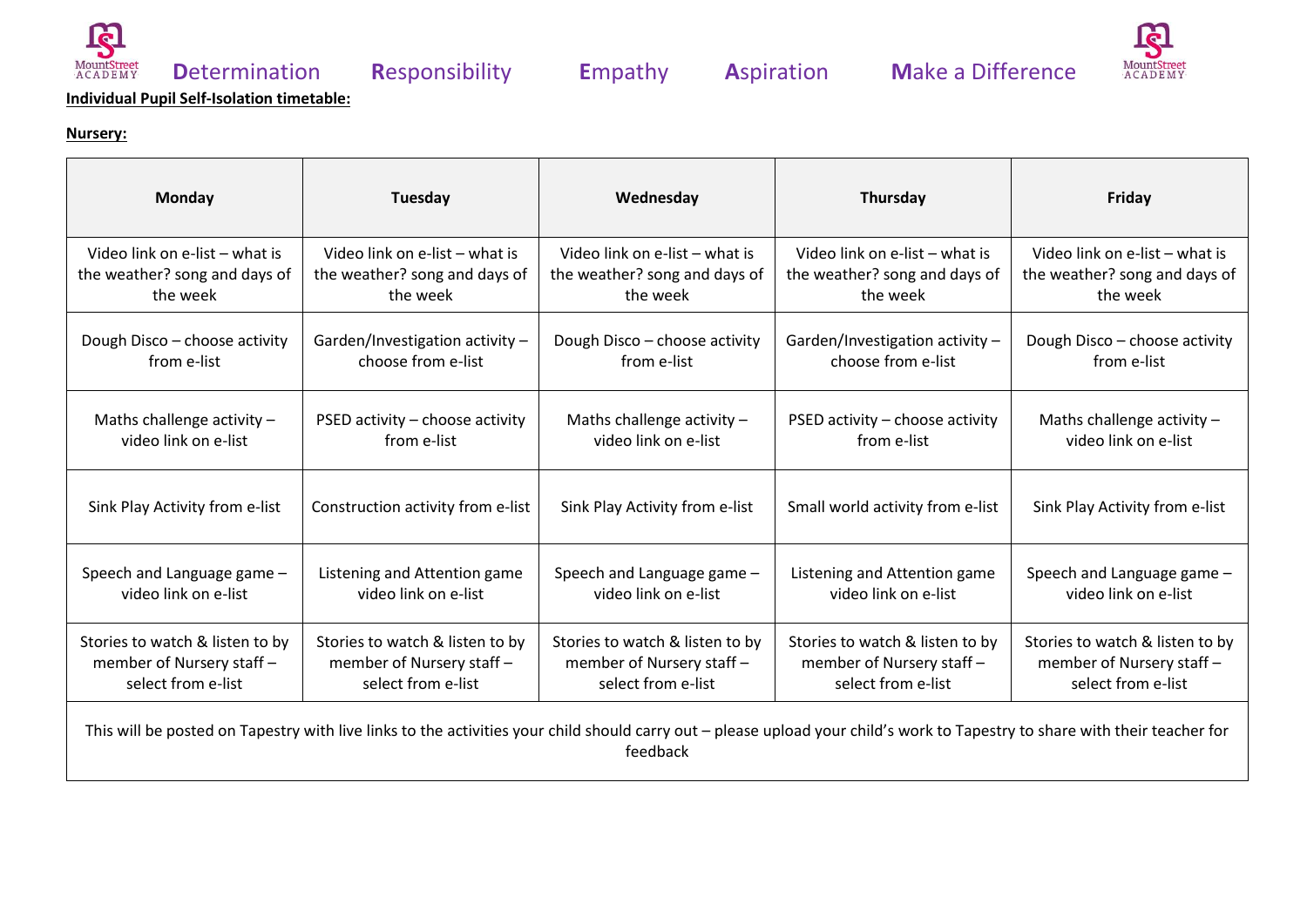



### **Reception:**

| Day 1                                                                                                                                                                       | Day 2                                                                                   | Day 3                                                                                   | Day 4                                                                                   | Day 5                                                                                   |
|-----------------------------------------------------------------------------------------------------------------------------------------------------------------------------|-----------------------------------------------------------------------------------------|-----------------------------------------------------------------------------------------|-----------------------------------------------------------------------------------------|-----------------------------------------------------------------------------------------|
| Phonics video - see e-list                                                                                                                                                  | Phonics video - see e-list                                                              | Phonics video - see e-list                                                              | Phonics video - see e-list                                                              | Phonics - Tricky word day see<br>e-list                                                 |
| Dough Disco - choose activity<br>from e-list                                                                                                                                | Name building/writing                                                                   | Dough Disco - choose activity<br>from e-list                                            | Name building/writing                                                                   | Dough Disco - choose activity<br>from e-list                                            |
| Reading - Oxford Owl using text<br>level shared with class teacher<br>in Isolation call                                                                                     | Reading - Oxford Owl using text<br>level shared with class teacher<br>in Isolation call | Reading - Oxford Owl using text<br>level shared with class teacher<br>in Isolation call | Reading - Oxford Owl using text<br>level shared with class teacher<br>in Isolation call | Reading - Oxford Owl using text<br>level shared with class teacher<br>in Isolation call |
| PSED activity - choose activity<br>from e-list                                                                                                                              | Speech and Language game -<br>video link on e-list                                      | PSED activity - choose activity<br>from e-list                                          | Speech and Language game -<br>video link on e-list                                      | PSED activity - choose activity<br>from e-list                                          |
| Maths challenge activity - video<br>link on e-list                                                                                                                          | Maths challenge activity - video<br>link on e-list                                      | Maths challenge activity - video<br>link on e-list                                      | Maths challenge activity - video<br>link on e-list                                      | Maths challenge activity - video<br>link on e-list                                      |
| Sink Play Activity from e-list                                                                                                                                              | Construction activity from e-list                                                       | Garden/Outside Investigation<br>activity - choose from e-list                           | Small world activity from e-list                                                        | Garden/Outside Investigation<br>activity - choose from e-list                           |
| Stories to watch & listen to by<br>member of Reception staff-<br>select from e-list                                                                                         | Stories to watch & listen to by<br>member of Reception staff-<br>select from e-list     | Stories to watch & listen to by<br>member of Reception staff-<br>select from e-list     | Stories to watch & listen to by<br>member of Reception staff -<br>select from e-list    | Stories to watch & listen to by<br>member of Reception staff -<br>select from e-list    |
| This will be posted on Tapestry with live links to the activities your child should carry out - please upload your child's work to Tapestry to share with their teacher for |                                                                                         |                                                                                         |                                                                                         |                                                                                         |

feedback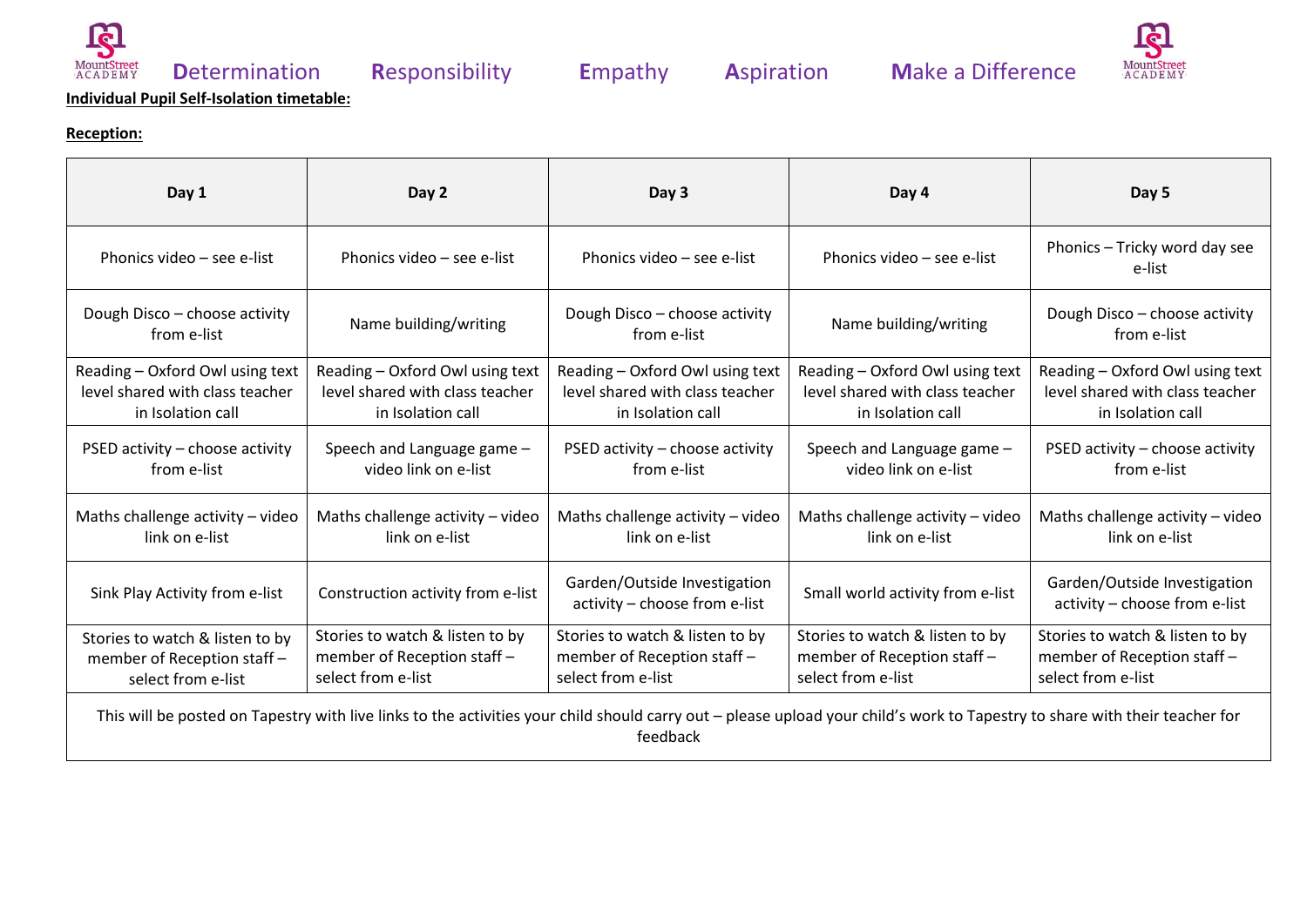





### **Year One:**

| Day 1                                                                                                                                                                                 | Day 2                                                                                                                             | Day 3                                                                                             | Day 4                                                       | Day 5                                                       |  |
|---------------------------------------------------------------------------------------------------------------------------------------------------------------------------------------|-----------------------------------------------------------------------------------------------------------------------------------|---------------------------------------------------------------------------------------------------|-------------------------------------------------------------|-------------------------------------------------------------|--|
|                                                                                                                                                                                       | Cosmic Kids - select from various episodes: www.youtube.com/user/CosmicKidsYoga                                                   |                                                                                                   |                                                             |                                                             |  |
|                                                                                                                                                                                       | Joe Wicks - Choose from these 5 minutes movers for Kids: https://www.youtube.com/playlist?list=PLyCLoPd4VxBuxu3sLztrvWFehzv-LnR2c | or                                                                                                |                                                             |                                                             |  |
|                                                                                                                                                                                       |                                                                                                                                   |                                                                                                   |                                                             |                                                             |  |
| Phonics – see link on e-list                                                                                                                                                          | Phonics – see link on<br>e-list                                                                                                   | Phonics - see link on e-list                                                                      | Phonics – see link on<br>e-list                             | Phonics – see link on e-list                                |  |
| Oak Academy. Select year group and then lesson one for the day you are on: https://classroom.thenational.academy/schedule-by-year                                                     |                                                                                                                                   |                                                                                                   |                                                             |                                                             |  |
|                                                                                                                                                                                       |                                                                                                                                   | (Wednesday)                                                                                       |                                                             |                                                             |  |
| Reading - Oxford Owl using                                                                                                                                                            | Reading - Oxford Owl using                                                                                                        | Reading - Oxford Owl using                                                                        | Reading - Oxford Owl using                                  | Reading - Oxford Owl using                                  |  |
| text level shared with class                                                                                                                                                          | text level shared with class                                                                                                      | text level shared with class                                                                      | text level shared with class                                | text level shared with class                                |  |
| teacher in Isolation call                                                                                                                                                             | teacher in Isolation call                                                                                                         | teacher in Isolation call                                                                         | teacher in Isolation call                                   | teacher in Isolation call                                   |  |
| Oak Academy. Select year group and then lesson two for the day you are on: https://classroom.thenational.academy/schedule-by-year<br>(Thursday)                                       |                                                                                                                                   |                                                                                                   |                                                             |                                                             |  |
| Music - Understanding Pulse<br>pulse-cdk38c?activity=video&step=1                                                                                                                     | Draw a cartoon acorn kids art<br>tutorial<br>https://www.youtube.com/watch?v=fyA3PjWUkdA                                          | <b>RHE Belonging</b><br>om.thenational.academy/lessons/belonging-<br>S4wk8c?activity=video&sten=1 |                                                             | Science - Human body                                        |  |
| Oak Academy. Select year group and then lesson three for the day you are on: https://classroom.thenational.academy/schedule-by-year<br>(Friday)                                       |                                                                                                                                   |                                                                                                   |                                                             |                                                             |  |
| Stories to watch & listen to by<br>member of Year 1 staff -                                                                                                                           | Stories to watch & listen to by<br>member of Year 1 staff -                                                                       | Stories to watch & listen to by<br>member of Year 1 staff -                                       | Stories to watch & listen to by<br>member of Year 1 staff - | Stories to watch & listen to by<br>member of Year 1 staff - |  |
| select from e-list                                                                                                                                                                    | select from e-list                                                                                                                | select from e-list                                                                                | select from e-list                                          | select from e-list                                          |  |
| This will be posted on Seesaw with live links to the activities your child should carry out - please upload your child's work to Tapestry to share with their teacher for<br>feedback |                                                                                                                                   |                                                                                                   |                                                             |                                                             |  |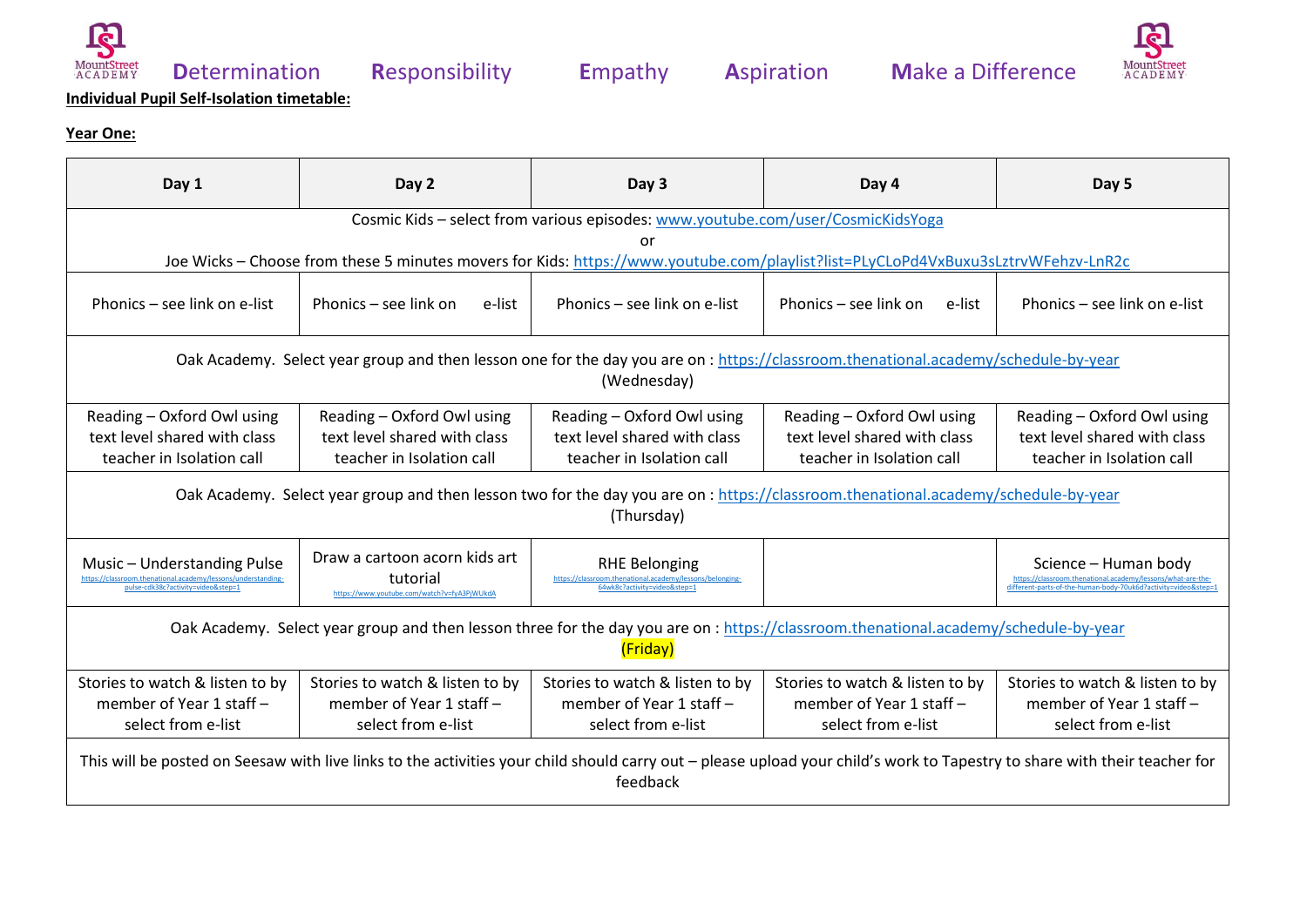





### **Year Two:**

| Monday                                                                                                                                                                                | Tuesday                                                                                                                           | Wednesday                                                                                | Thursday                                                                                                       | Friday                                                                                                  |  |
|---------------------------------------------------------------------------------------------------------------------------------------------------------------------------------------|-----------------------------------------------------------------------------------------------------------------------------------|------------------------------------------------------------------------------------------|----------------------------------------------------------------------------------------------------------------|---------------------------------------------------------------------------------------------------------|--|
|                                                                                                                                                                                       | Cosmic Kids - select from various episodes: www.youtube.com/user/CosmicKidsYoga<br>or                                             |                                                                                          |                                                                                                                |                                                                                                         |  |
|                                                                                                                                                                                       | Joe Wicks - Choose from these 5 minutes movers for Kids: https://www.youtube.com/playlist?list=PLyCLoPd4VxBuxu3sLztrvWFehzv-LnR2c |                                                                                          |                                                                                                                |                                                                                                         |  |
| Phonics/Spelling – see link on<br>e-list                                                                                                                                              | Phonics/Spelling - see link on<br>e-list                                                                                          | Phonics/Spelling - see link on<br>e-list                                                 | Phonics/Spelling - see link on<br>e-list                                                                       | Phonics/Spelling - see link on<br>e-list                                                                |  |
| Oak Academy. Select year group and then lesson one for the day you are on: https://classroom.thenational.academy/schedule-by-year<br>(Wednesday)                                      |                                                                                                                                   |                                                                                          |                                                                                                                |                                                                                                         |  |
| Reading - Oxford Owl using<br>text level shared with class<br>teacher in Isolation call                                                                                               | Reading - Oxford Owl using<br>text level shared with class<br>teacher in Isolation call                                           | Reading - Oxford Owl using<br>text level shared with class<br>teacher in Isolation call  | Reading - Oxford Owl using<br>text level shared with class<br>teacher in Isolation call                        | Reading - Oxford Owl using<br>text level shared with class<br>teacher in Isolation call                 |  |
| Oak Academy. Select year group and then lesson two for the day you are on: https://classroom.thenational.academy/schedule-by-year<br>(Thursday)                                       |                                                                                                                                   |                                                                                          |                                                                                                                |                                                                                                         |  |
| History - Great Fire of London<br>great-fire-of-london-start-6mv62r?activity=video&step=2                                                                                             | Music - Understanding Pulse<br>https://classroom.thenational.academy/lessons/understanding<br>pulse-cdk38c?activity=video&sten=1  | Draw a cartoon acorn kids art<br>tutorial<br>https://www.youtube.com/watch?v=fyA3PjWUkdA | <b>RHE Belonging</b><br>https://classroom.thenational.academy/lessons/belonging<br>64wk8c?activitv=video&step= | Science - Importance of<br>Exercise<br>https://classroom.thenational.academy/lessons/why-is-exercise-so |  |
| Oak Academy. Select year group and then lesson three for the day you are on: https://classroom.thenational.academy/schedule-by-year<br>(Friday)                                       |                                                                                                                                   |                                                                                          |                                                                                                                |                                                                                                         |  |
| Stories to watch & listen to by<br>member of Year 1 staff -<br>select from e-list                                                                                                     | Stories to watch & listen to by<br>member of Year 1 staff -<br>select from e-list                                                 | Stories to watch & listen to by<br>member of Year 1 staff -<br>select from e-list        | Stories to watch & listen to by<br>member of Year 1 staff -<br>select from e-list                              | Stories to watch & listen to by<br>member of Year 1 staff -<br>select from e-list                       |  |
| This will be posted on Seesaw with live links to the activities your child should carry out - please upload your child's work to Tapestry to share with their teacher<br>for feedback |                                                                                                                                   |                                                                                          |                                                                                                                |                                                                                                         |  |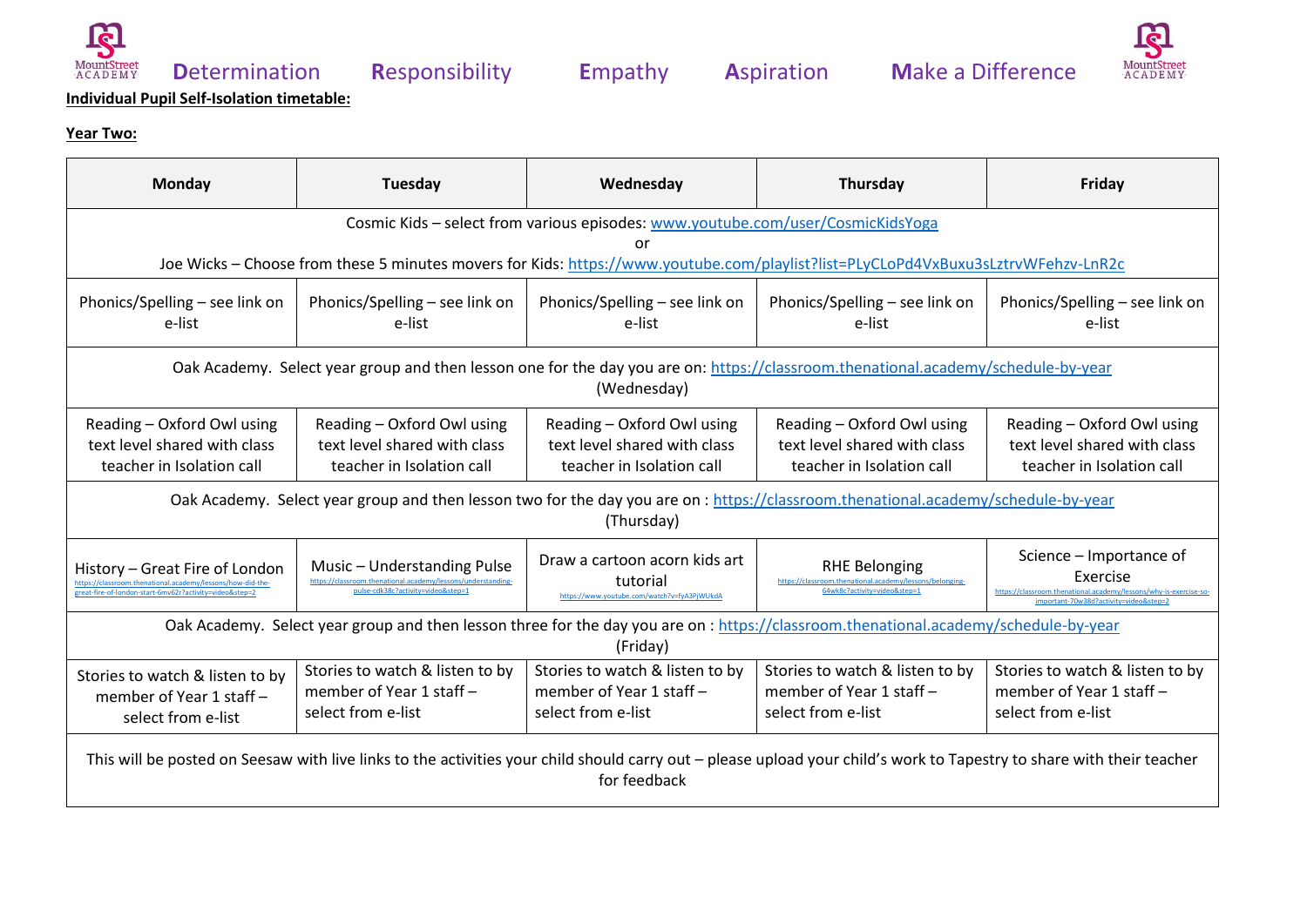

#### **Class/Whole Year Group Closure:**

Should we face a situation where a class/whole year group needs to close:

- Nursery and Reception would move to Tapestry for accessing remote learning
- Year 1 and 2 would move to Seesaw for accessing remote learning

To ensure consistency, clarity and to support wellbeing, pupils, parents/carers and staff must follow the following protocols and expectations for using Tapestry and for using Seesaw:

#### **Tapestry Protocol:**

#### Parent/Carer Expectations:

Our Nursery and Reception children are of an age where we know that all interactions on Tapestry will be between staff and parents/carers. We know that parents/carers will be those writing comments and submitting work on their child's behalf. Parents/carers therefore must therefore adhere to the Pupil Ground Rules (see below in 'Seesaw Protocol' section) as they are posting on behalf of their children. Staff should refer any concerns about parent/carer behaviour on Tapestry to the Leadership Team immediately.

For parents/carers who have not joined Tapestry, or are not interacting with the learning, class teachers/keyworkers will contact you to offer support - if it is a withheld number, it might be a teacher calling from home.

#### Staff Expectations:

Setting learning:

- Each day staff will post 4 videos outlining learning for the day that ensure children are able to take part in work for a similar time to if they were in school.
- Each staff member may need to work differently to one another, depending on their home situation whilst they are also isolating, and so please be aware that feedback on Tapestry posts will not be immediate. However, all Tapestry posts will receive feedback from staff within 24 hours of it being posted.

- Staff will respond to all Tapestry tasks submitted, this will be a like or a comment, but not always both.
- Optional/additional posts from parents/carers that are not related to the work set for that day may not be responded to.
- When staff make a comment about what the child has been doing, sometimes this may be a short comment, at other times they may give feedback that requires your child to revisit an aspect of that learning, or sometimes staff may comment and ask your child to extend the learning further.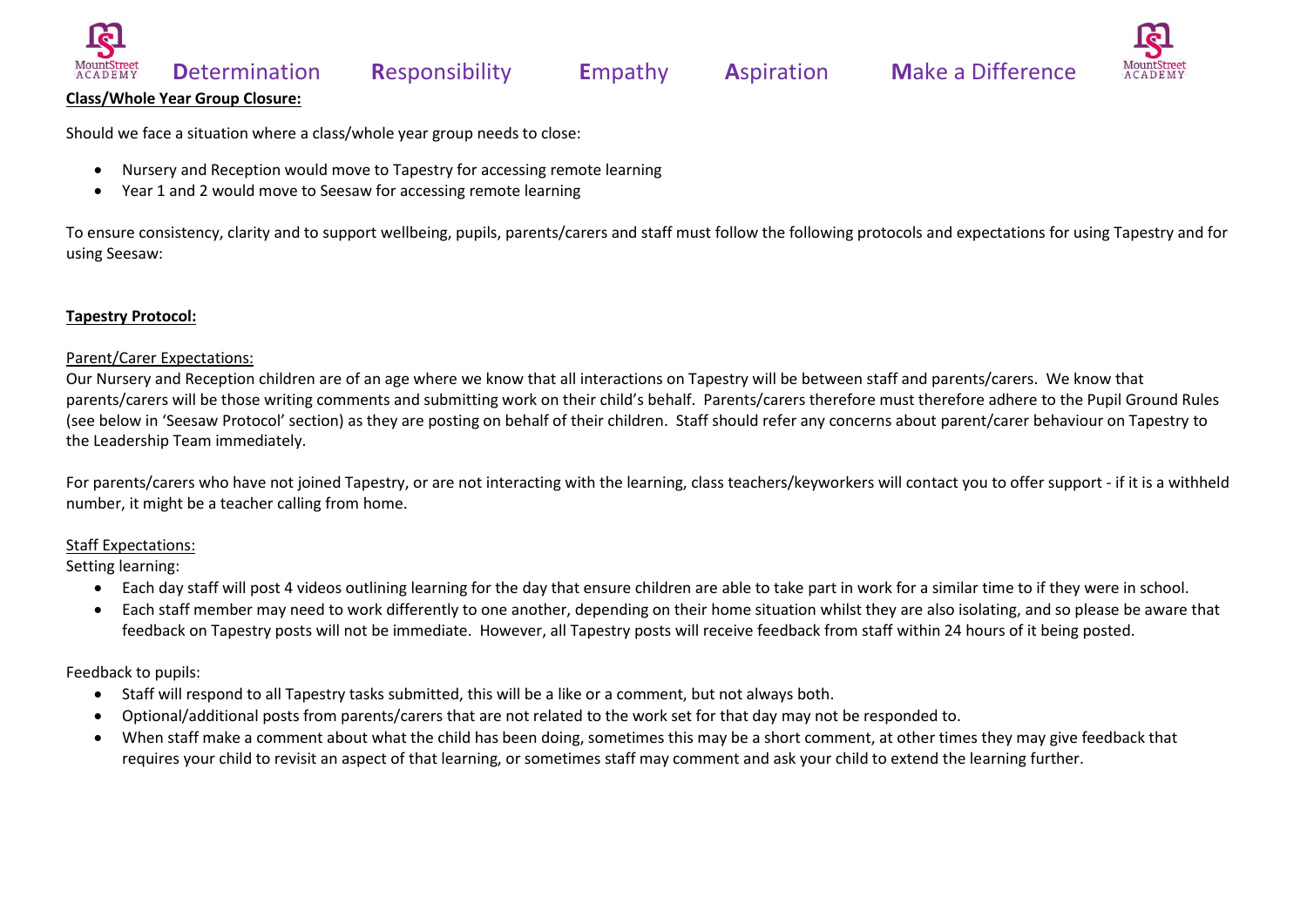



#### **Seesaw Protocol:**

#### Pupil Ground Rules:

These rules should be shared with pupils by parents/carers before they use Seesaw and then constantly referred and adhered to (by parents/carers) when using Seesaw. If they are broken, staff will contact parents/carers.

- log in using the individual passcode provided to you by school (see separate 'how to log in' guidance document) and not share this passcode with anyone outside of your household
- Seesaw is our 'virtual' classroom, therefore you must always behave in accordance with our Golden Rules (DREAM Team), just as you would in the real classroom
- say kind things when commenting and no swearing
- tell someone if there is anything that is not safe or worries you whilst using Seesaw

#### Parent/Carer Expectations:

As our Year 1 and 2 children are at an age where they will fully rely on parent support to access learning on Seesaw we understand that parents/carers will most likely write comments, submit work on their child's behalf. Where parents/carers do this on behalf of their child they must also adhere to the Pupil Ground Rules (above). 6 It is important that parents/carers are aware that even though they are posting on behalf of their child(ren), that this is not a forum for parents/carers to be holding personal/social conversations between one another, nor is it the place for parents/carers to be holding sustained conversations with the class teacher. Please use our enquiries emai[l enquiries@lincolnmountstreet.lincs.sch.uk](mailto:enquiries@lincolnmountstreet.lincs.sch.uk) or phone the school directly should you need to speak with the class teacher. Staff should refer any concerns about parent/carer behaviour on Seesaw to the Leadership Team immediately.

For children who have not joined Seesaw, or are not interacting, class teachers will contact you to offer support - if it is a withheld number, it might be a teacher calling.

Where your child may be posting comments socially with other children in their class on the journal page, we expect that as parents/carers you are consistently monitoring your child's interaction on Seesaw in relation to the 'Pupil Golden Rules'. We will contact you if we have any concerns.

### Expectations of staff interaction on Seesaw and feedback to pupils:

We are mindful of the well-being of our staff and pupils. Seesaw is not just for learning, but is a forum for staff to engage with, support and motivate our pupils. If a year group bubble is closed, that will include all staff in that bubble and so we are mindful that teachers will be working from home in this instance and, depending on their circumstances, may potentially have their own families (including young children for some staff members) isolating with them.

#### Setting learning:

• Each day staff will post 4 pre-recorded video lessons for that day, these will be designed in a way that allow children to be able to take part in work for the length of time outlined by the Government for our age group of children (3 hours). These pre=recorded lessons may the class teachers themselves, or will be a link to a video lesson delivered by a DfE approved online learning provider (e.g. Oak Academy, BBC Bitesize etc) – these lessons provide all that is required for the learning for that session and also provide a suggested time it should take to complete.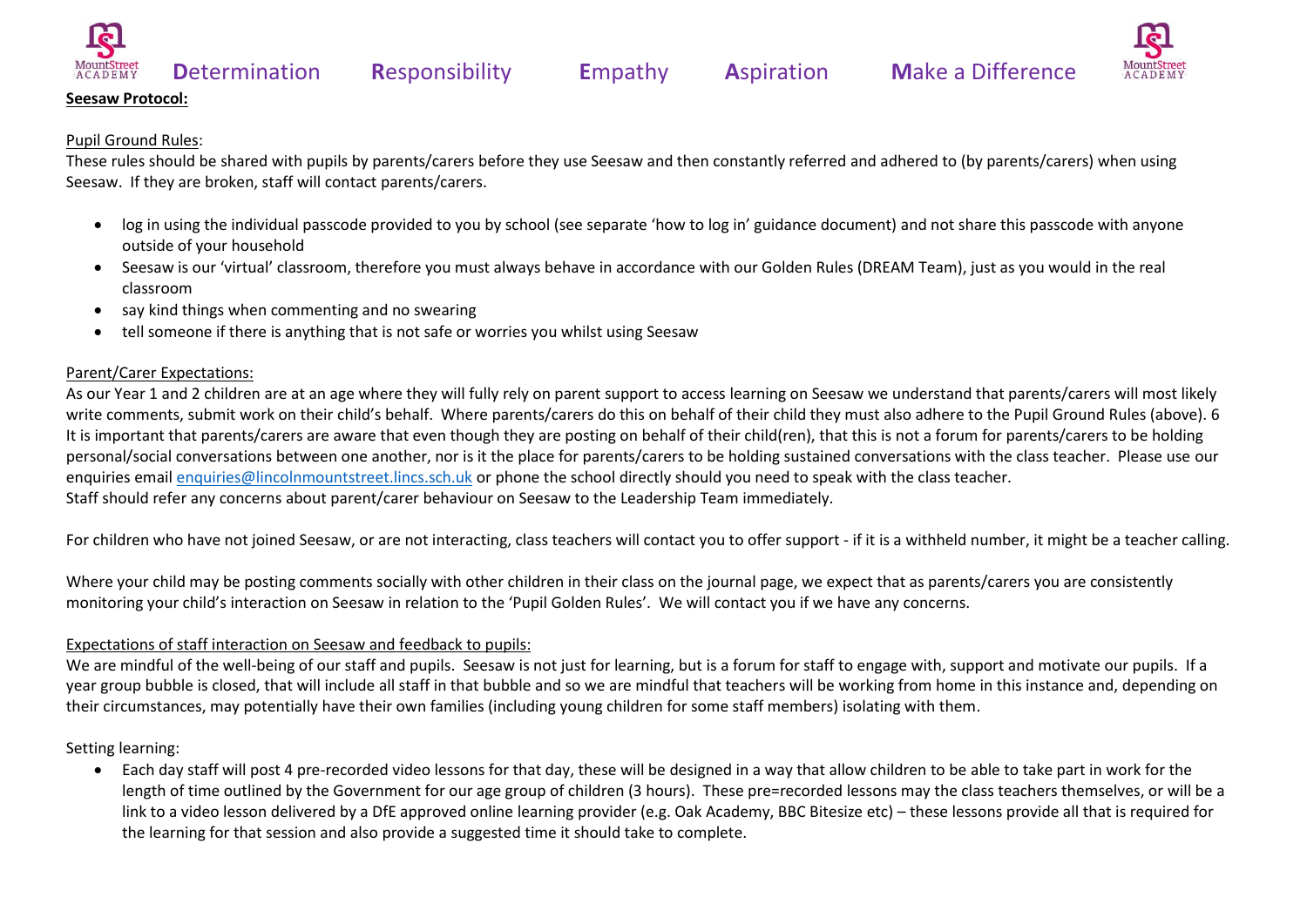



- Teachers will post these four 'assigned' tasks each day that the children will be able to view, complete and submit to have feedback these will be a range of activities across the curriculum.
- Each staff member may need to work differently to one another, depending on their home situation, and so please be aware that feedback will not be immediate or necessarily on that day. However, all assignments will receive feedback from staff within 24 hours of submission.

Feedback to pupils:

- Staff will respond to all 'assignment' tasks submitted by 'liking' or 'commenting' on the work submitted.
- Optional work (additional to that set by the class teacher) that is submitted will not be marked it may, but not always, be 'liked' or 'commented' on.
- When a pupil submits their 'assignment' staff will look at the work and will 'like' or send a brief 'private' comment n.b. by 'private', this only means that the other children in the class cannot see the feedback given about the child's individual work (just like if a teacher were to write a comment in their book in school). However, for safeguarding all of the year groups teachers as well as the Senior Leadership Team are assigned access to all seesaw classes and therefore 'private' comments are seen by all of these staff, in order to safeguard the children and the staff – this is also to ensure that parents/carers adhere to the expectation that Seesaw is not a direct line to the class teacher for sustained dialogue.
- Where staff make a comment about the work, this may sometimes be a short comment, at other times they may give feedback that requires your child to revisit an aspect of that learning and make corrections, or sometimes staff may comment and ask your child to extend the learning further. In these cases, children can make these amendments and then re-submit their work.

#### **Local/National Lockdown resulting in Whole School Closure (except for Critical Worker and Vulnerable Children):**

Should we face a situation where all children, except Critical Worker and Vulnerable children, are working remotely then:

- Nursery and Reception would move to Tapestry for accessing remote learning
- Year 1 and 2 would move to Seesaw for accessing remote learning

To ensure consistency, clarity and to support well-being, pupils, parents/carers and staff must follow the following protocols and expectations for using Tapestry and for using Seesaw:

### **Tapestry Protocol:**

### Parent/Carer Expectations:

Our Nursery and Reception children are of an age where we know that all interactions on Tapestry will be between staff and parents/carers. We know that parents/carers will be those writing comments and submitting work on their child's behalf. Parents/carers therefore must therefore adhere to the Pupil Ground Rules (see below in 'Seesaw Protocol' section) as they are posting on behalf of their children. Staff should refer any concerns about parent/carer behaviour on Tapestry to the Leadership Team immediately.

For parents/carers who have not joined Tapestry, or are not interacting with the learning, class teachers/keyworkers will contact you to offer support - if it is a withheld number, it might be a teacher calling from home.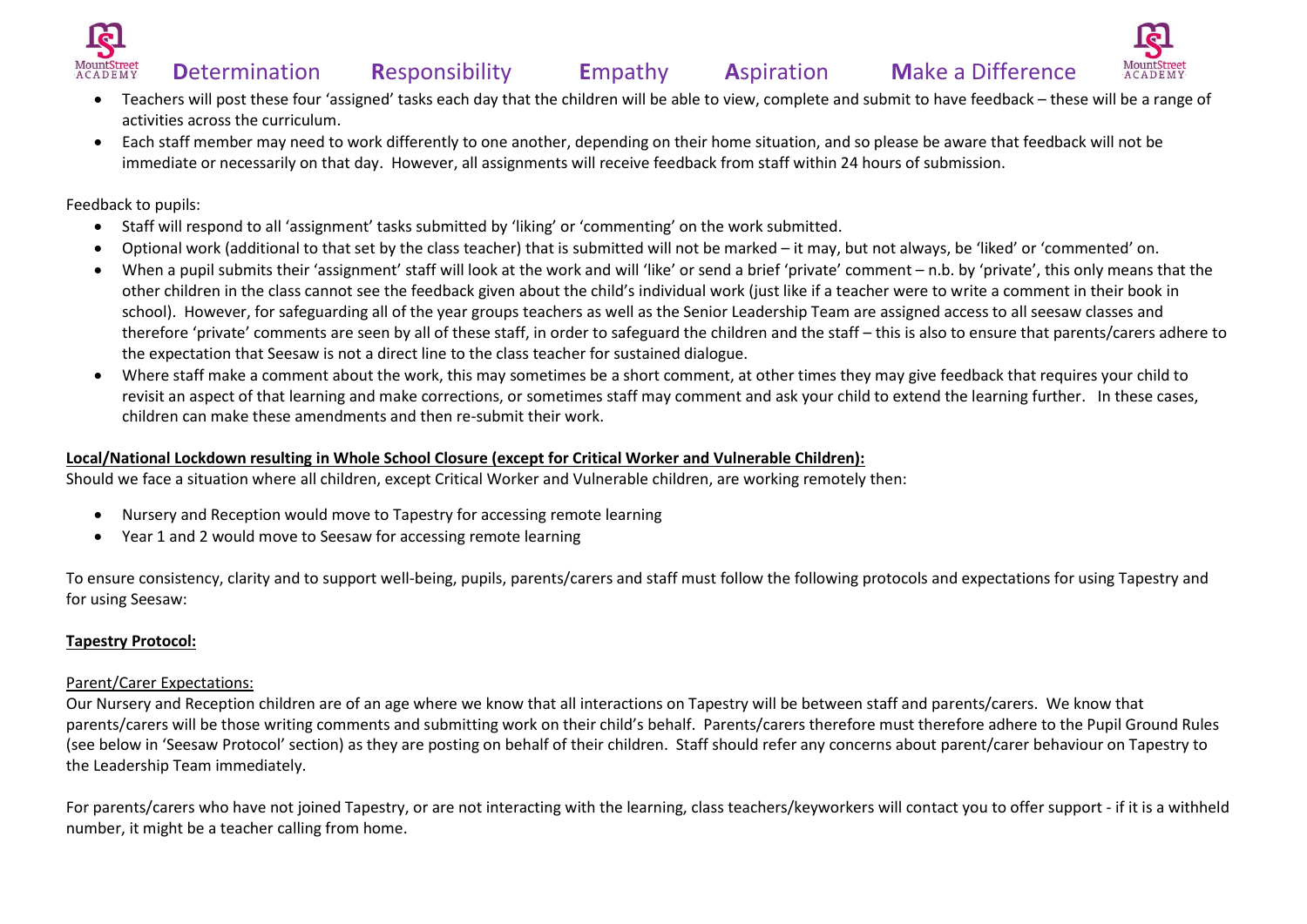



#### Staff Expectations:

Setting learning:

- Each day staff will post 4 videos outlining learning for the day that ensure children are able to take part in work for a similar time to if they were in school.
- Each staff member may need to work differently to one another, depending on their home situation whilst they are also isolating, and so please be aware that feedback on Tapestry posts will not be immediate. However, all Tapestry posts will receive feedback from staff within 24 hours of it being posted.

Feedback to pupils:

- Staff will respond to all Tapestry tasks submitted, this will be a like or a comment, but not always both.
- Optional/additional posts from parents/carers that are not related to the work set for that day may not be responded to.
- When staff make a comment about what the child has been doing, sometimes this may be a short comment, at other times they may give feedback that requires your child to revisit an aspect of that learning, or sometimes staff may comment and ask your child to extend the learning further.

#### **Seesaw Protocol:**

#### Pupil Ground Rules:

These rules should be shared with pupils by parents/carers before they use Seesaw and then constantly referred and adhered to (by parents/carers) when using Seesaw. If they are broken, staff will contact parents/carers.

- log in using the individual passcode provided to you by school (see separate 'how to log in' guidance document) and not share this passcode with anyone outside of your household
- Seesaw is our 'virtual' classroom, therefore you must always behave in accordance with our Golden Rules (DREAM Team), just as you would in the real classroom
- say kind things when commenting and no swearing
- tell someone if there is anything that is not safe or worries you whilst using Seesaw

### Parent/Carer Expectations:

As our Year 1 and 2 children are at an age where they will fully rely on parent support to access learning on Seesaw we understand that parents/carers will most likely write comments, submit work on their child's behalf. Where parents/carers do this on behalf of their child they must also adhere to the Pupil Ground Rules (above). It is important that parents/carers are aware that even though they are posting on behalf of their child(ren), that this is not a forum for parents/carers to be holding personal/social conversations between one another, nor is it the place for parents/carers to be holding sustained conversations with the class teacher. Please use our enquiries emai[l enquiries@lincolnmountstreet.lincs.sch.uk](mailto:enquiries@lincolnmountstreet.lincs.sch.uk) or phone the school directly should you need to speak with the class teacher. Staff should refer any concerns about parent/carer behaviour on Seesaw to the Leadership Team immediately.

For children who have not joined Seesaw, or are not interacting, class teachers will contact you to offer support - if it is a withheld number, it might be a teacher calling from home.